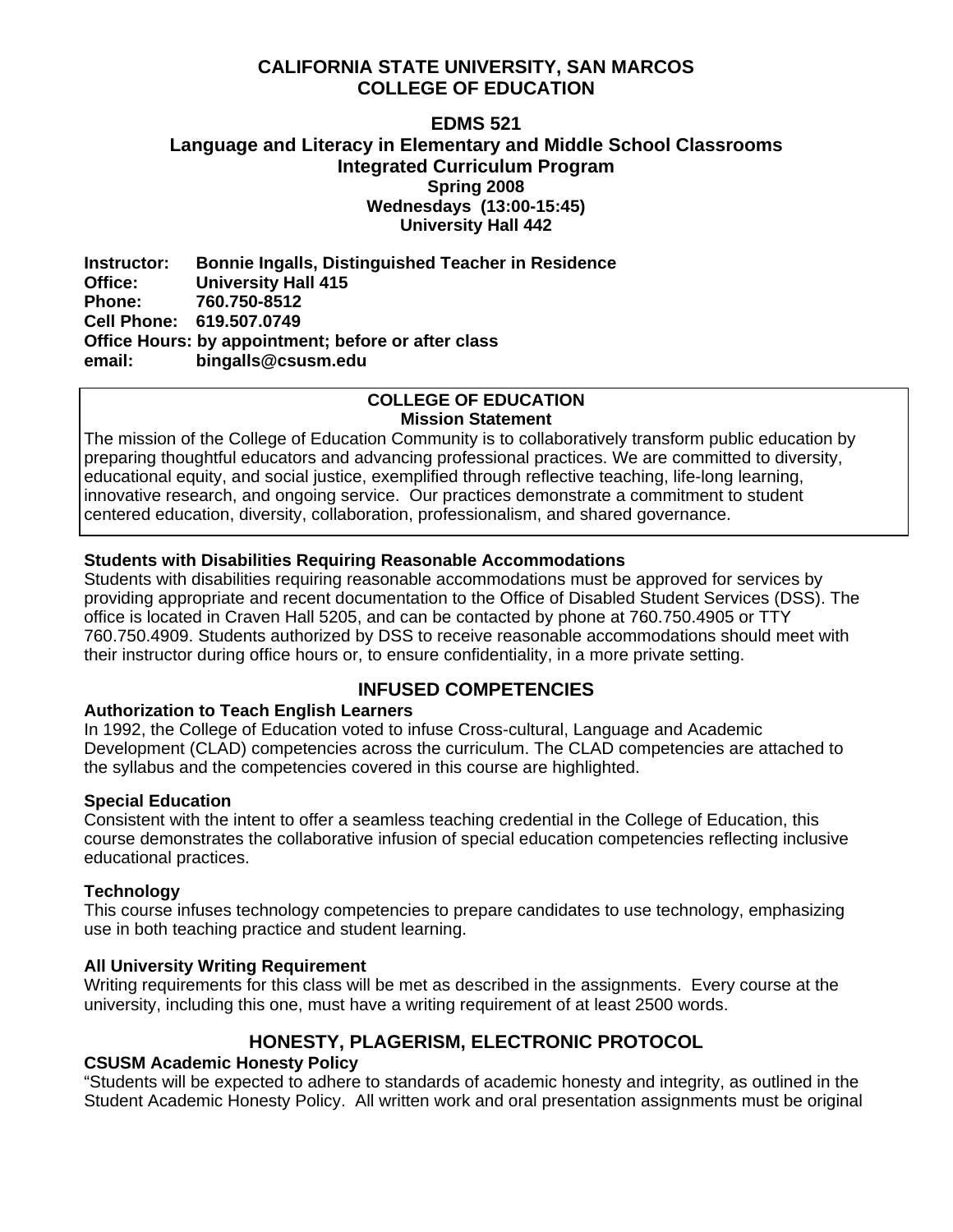work. All ideas or materials borrowed from other sources must have appropriate references to the original sources. Any quoted material should give credit to the source and be punctuated with quotation marks.

Students are responsible for honest completion of their work including examinations. There will be no tolerance for infractions. If you believe there has been an infraction by someone in the class, please bring it to the instructor's attention. The instructor reserves the right to discipline any student for academic dishonesty in accordance with the general rules and regulations of the university. Disciplinary action may include the lowering of grades and/or the assignment of a failing grade for an exam, assignment, or the class as a whole."

Incidents of Academic Dishonesty will be reported to the Dean of Students. Sanctions at the University level may include suspension or expulsion from the University.

## **Plagiarism**

As an educator, it is expected that each student will do his/her own work, and contribute equally to group projects and processes. Plagiarism or cheating is unacceptable under any circumstances. If you are in doubt about whether your work is paraphrased or plagiarized see the Plagiarism Prevention for Students website http://library.csusm.edu/plagiarism/index.html. If there are questions about academic honesty, please consult the University catalog.

## **Electronic Communication Protocol**

Electronic correspondence is a part of professional interactions. If you need to contact me, e-mail is often the easiest way to do so at bingalls@csusm.edu. Please be reminded that e-mail and on-line discussions are a very specific form of communication, with their own nuances and etiquette. For instance, electronic messages sent in all upper case (or lower case) letters, major typos, or slang, often communicate more than the sender originally intended. With that said, please be mindful of all e-mail and on-line discussion messages you send to your colleagues, to faculty members in the College of Education, or to persons within the greater educational community. All electronic messages should be crafted with professionalism and care.

Things to consider:

- Would I say in person what this electronic message specifically says?
- How could this message be misconstrued?
- Does this message represent my highest self?
- Am I sending this electronic message to avoid a face-to-face conversation?

In addition, if there is ever a concern with an electronic message sent to you, please talk with the author in person in order to correct any confusion.

## **PREREQUISITE: Acceptance into the CSUSM College of Education**

## **COURSE DESCRIPTION**

The primary aim of this course is for students to develop an understanding of the theory, methodology and assessment of English language arts and second language learning in integrated and inclusive elementary and middle school classrooms.

#### **California Teaching Commission Standards Alignment**

The course objectives, assignments, and assessments have been aligned with the CTC standards for Multiple Subjects Credential. You will incorporate artifacts from this class into your final comprehensive portfolio. The following are the primary emphasis of this course:

Standard 3-Relationship between theory and practice

Standard 4-Pedagogical thought and reflective practice

Standard 5-Equity, Diversity, & Access to the Core Curriculum

Standard 7-Equity, Preparation to Teach Reading Language Arts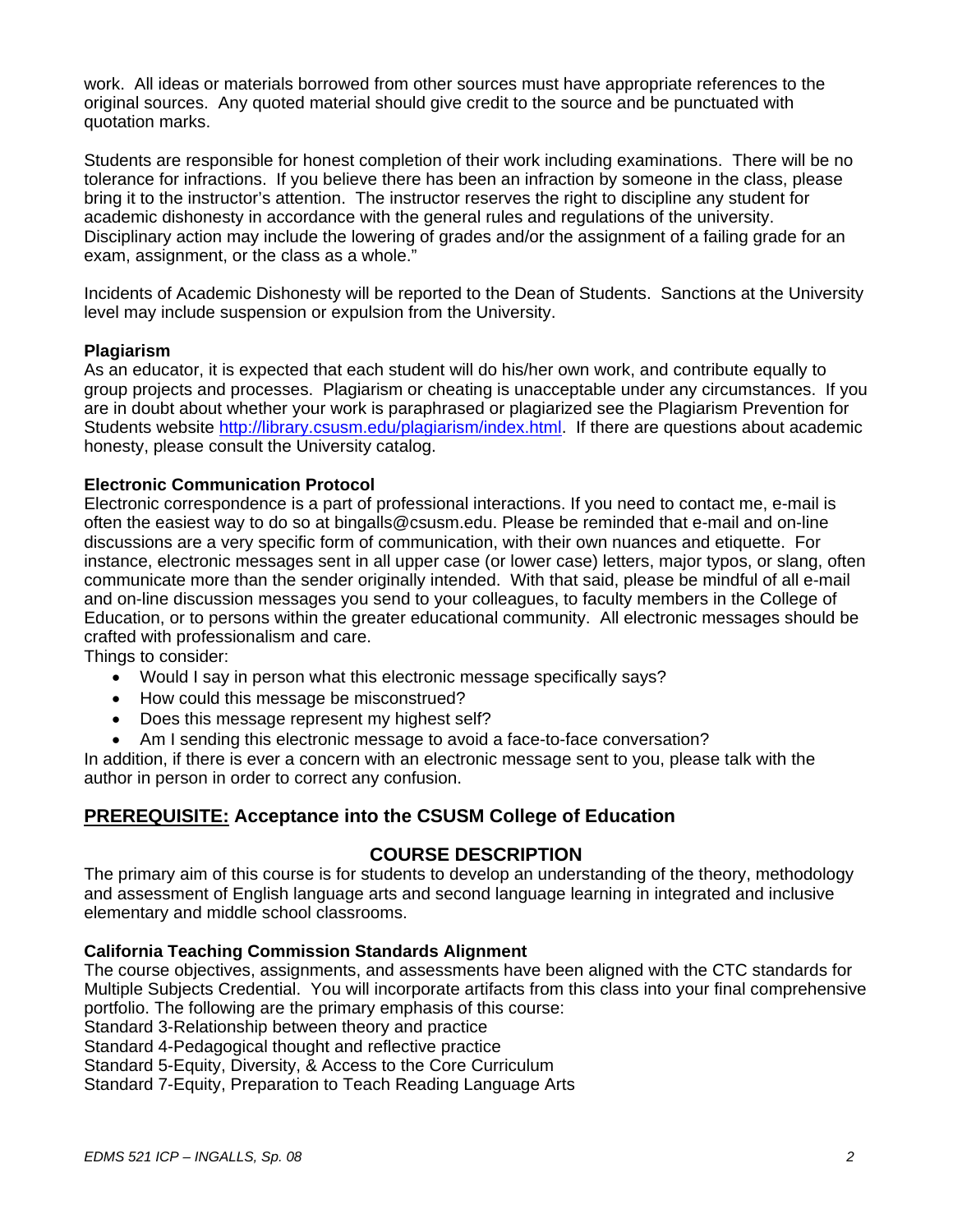## **STUDENT LEARNING OUTCOMES**

## **Teacher Performance Expectation (TPE) Competencies**

Teacher Performance Expectations are standards for student teachers. This course is designed to help teachers seeking the Multiple Subjects Credential to develop the skills, knowledge, and attitudes necessary to assist schools and districts implement effective programs for all students. The successful candidate will be able to merge theory and practice in order to realize a comprehensive and extensive educational program for all students. The following TPE's are the primary emphasis of this course:

TPE IA-Subject Specific Pedagogical Skills for Multiple Subject Teaching TPE 4-Making Content Accessible

## **OBJECTIVES**

## **Knowledge**

Students will:

- gain an understanding of how a first and second language is acquired.
- gain an understanding of the reading process and its relationship to thought, language and learning.
- gain an understanding of how people learn to read and write in their first and second language
- become familiar with current approaches to the teaching of reading and writing and the theoretical bases of such approaches.
- become familiar with current approaches to the teaching of reading and writing in culturally and linguistically diverse elementary school classrooms
- become familiar with classroom diagnostic techniques and evaluation procedures.
- become familiar with current approaches to the teaching of reading and writing to children with special learning needs

#### **Skills**

Students will:

- become sensitive observers of children's language using behaviors.
- analyze children's reading and writing behavior as a basis for making instructional decisions
- translate the results of formal and informal assessment of children's reading and writing behaviors into instructional plans
- develop the ability to select appropriate materials and instructional strategies to meet the individual needs of students
- learn how to organize the classroom for teaching reading and writing to culturally and linguistically diverse populations.

#### **Attitudes and Values**

Students will:

- develop an appreciation for the natural language abilities children possess for processing and producing print
- develop an appreciation for the need and value of integrating reading and writing into all areas of the curriculum
- affirm the importance of a rich environment for developing an effective language arts program.
- develop a sensitivity to and appreciation for culturally and linguistically diverse learners.
- develop a sensitivity to and appreciation for children with special learning needs
- develop an appreciation for the importance of reading and writing for their own personal and professional growth
- develop a respect for each student, his/her abilities and background and the student's right to instruction that meets his or her individual needs.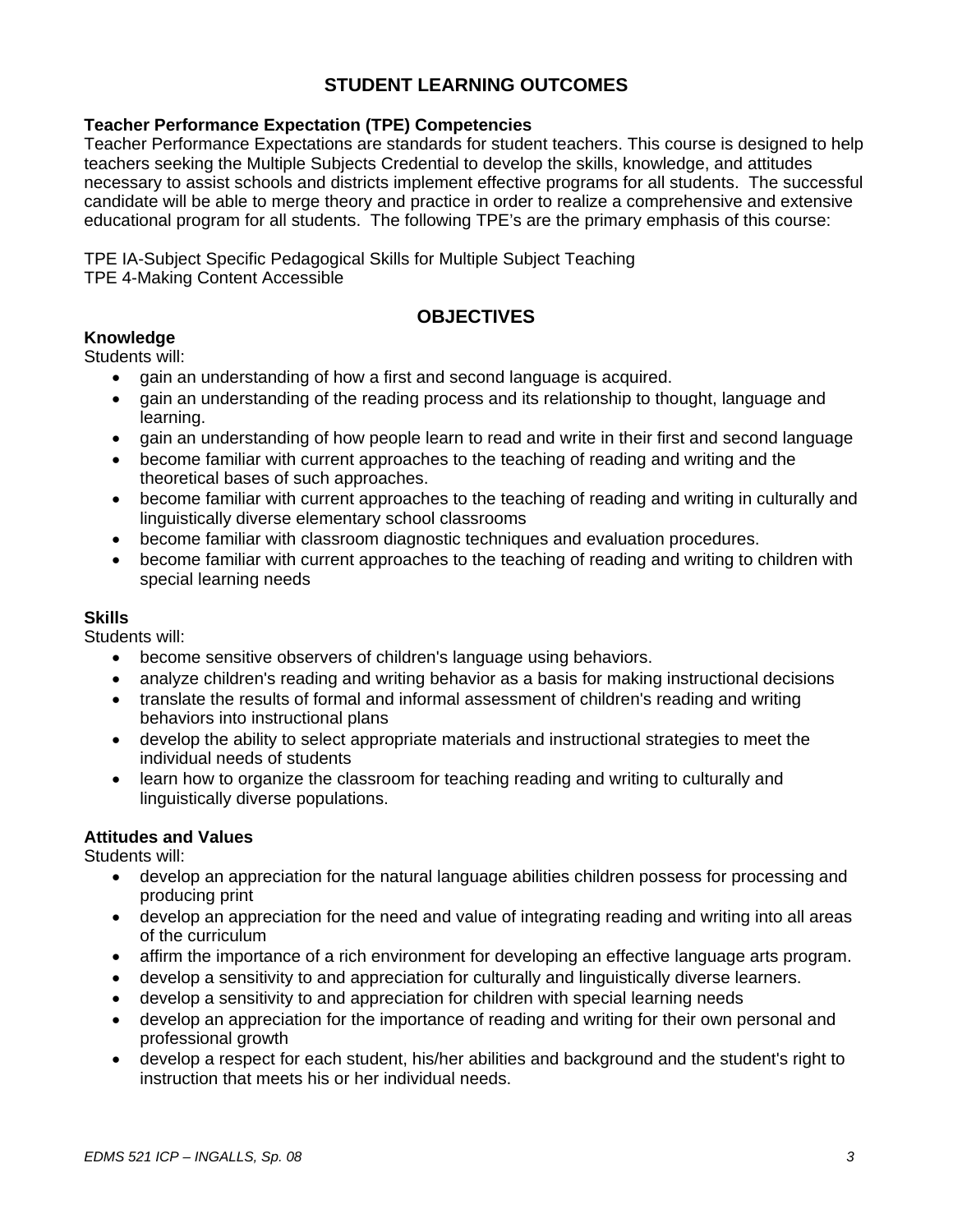## **REQUIRED TEXTS**

## (Bring to class each meeting.)

- Johns, J. (2000). *Basic Reading Inventory: Pre-primer through Grade Twelve and Early Literacy Assessments. 9th Edition.* Kendall-Hunt.
- Tompkins, G. E. (2006). *Literacy for the 21st Century: A Balanced Approach. 4th Edition*. Prentice Hall.
- Zarrillo, J. J. (2002). *Ready for RICA: A test preparation guide for California's Reading Instruction Competence Assessment.* Merrill Prentice Hall.(packaged as one).

#### **RECOMMENDED TEXTS**

• Reardon, M. (2004) *Strategies for Great Teaching*. Zephyr Press

# **COURSE REQUIREMENTS**

## 9 **FIELD OBSERVATIONS (10 points)**

#### Overview:

Field Observations show you have observed specific literacy strategies in the classroom; these strategies are related to RICA areas. Here is a list of RICA areas and the chapter in *Ready for RICA* in which you can read about them. In your Field Observations, show you have observed six (6) of the (9) topics listed.

| <b>EDMS 521</b>                                                |
|----------------------------------------------------------------|
| Ongoing assessment (Chapter 1)                                 |
| Planning, organizing, managing reading instruction (Chapter 2) |
| Phonemic Awareness (Chapter 3)                                 |
| Concepts about Print (Chapter 4)                               |
| Phonics Instruction (Chapter 5)                                |
| Spelling Instruction (Chapter 6)                               |
| Reading Comprehension - Narrative (Chapter 7)                  |
| Vocabulary Development (Chapter12)                             |
| Structure of the English Language (Chapter 13)                 |

#### What To Do:

Below, see the Field Observation form; save it to your word processing program. Field Observations are typed on a word processor so that they can later be submitted electronically to Web CT 6 and to your TaskStream electronic portfolio.

Observe classrooms. In each Field Observation, write observations of lessons related to balanced literacy and the RICA content areas taught in EDMS 521. Write observations of the teacher and students in the "Activity" section and explain how each activity relates to a RICA area next to it. It is possible to observe more than one RICA topic in one observation.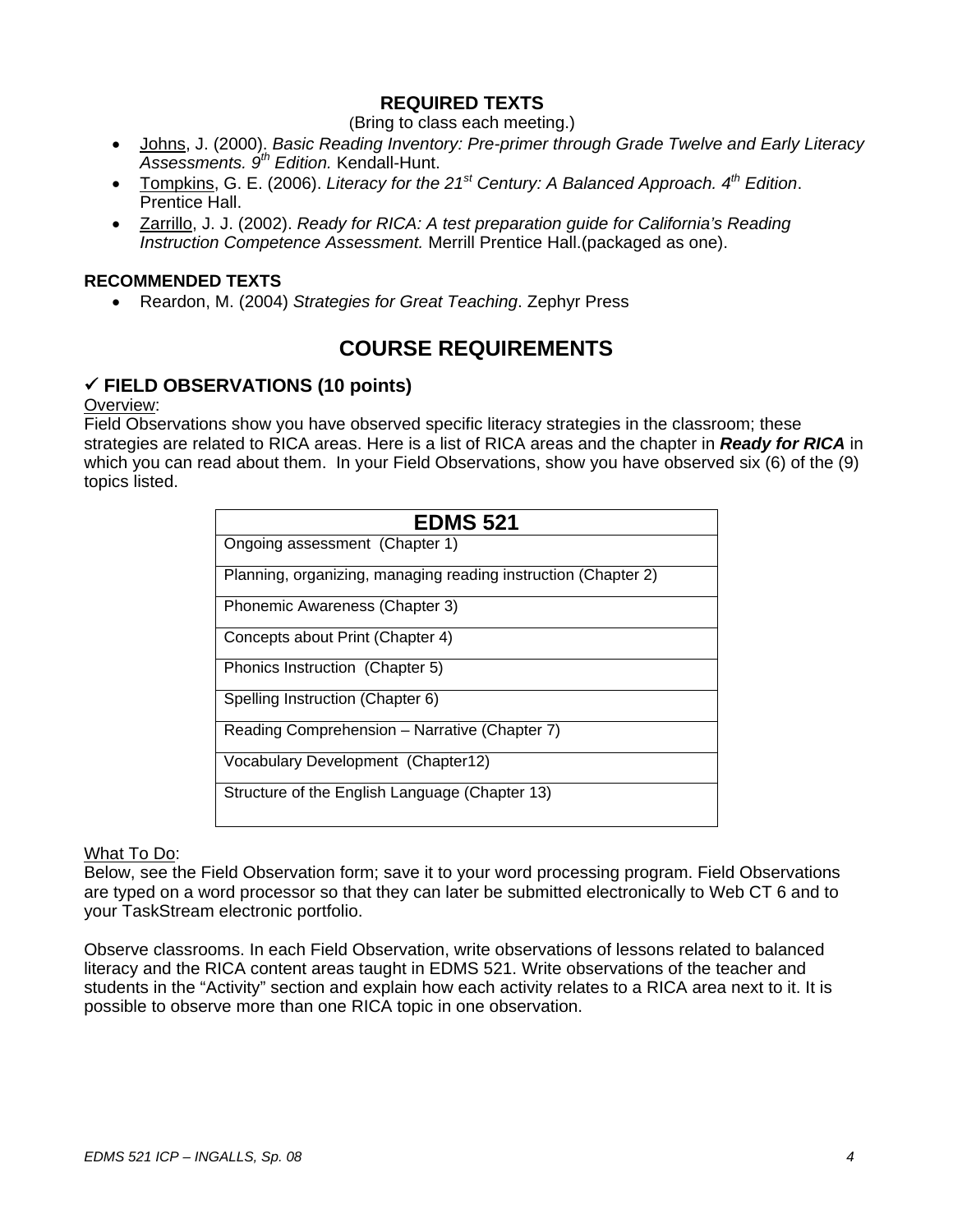## **Use this format when completing each observation:**

| Your Name:                      |                                                                          |
|---------------------------------|--------------------------------------------------------------------------|
| <b>Student's First Name:</b>    |                                                                          |
| Topic of Lesson:                |                                                                          |
| Date/Time:                      |                                                                          |
| Place (school/grade/classroom): |                                                                          |
| RICA Area(s) Observed           |                                                                          |
| Activity<br>$\bullet$           | To what RICA area does<br>$\bullet$<br>this activity relate?<br>Explain. |

## **CHECKLIST (Field Observations)**

1. \_\_\_\_\_ I have Field Observations related to six (6) topic areas found in *Ready for Rica*. RICA topics were:

| <b>OBSERVATION NUMBER</b>                                                                                      | <b>RICA TOPIC</b> |
|----------------------------------------------------------------------------------------------------------------|-------------------|
| a. In the set of the set of the set of the set of the set of the set of the set of the set of the set of the s |                   |
|                                                                                                                |                   |
| $\mathbf{C}$ .                                                                                                 |                   |
| d.                                                                                                             |                   |
| e. In the set                                                                                                  |                   |
|                                                                                                                |                   |

2. \_\_\_\_\_ I used the Field Observation form provided and word-processed them.

3. \_\_\_\_\_ I recorded observations in the "Activity" section and explained how they related to a RICA area.

4. \_\_\_\_\_ Each was thoughtful and thorough, ready to be posted to TaskStream.

## 9 **READING STRATEGY LESSON PLAN (10 points)**

#### Overview:

In pairs, write and present a READING strategy lesson plan of no more than 15 minutes. Make it *active, interesting, meaningful and accessible* to diverse students. It can be a mini-lesson, direct instruction, inquiry, or any format you choose. Choose a reading standard for your grade level to guide your objectives. Sample lessons might include:

- Monitoring Reading or Comprehension
- Content area reading
- Phonics or Phonemic Awareness
- Organizing information while you read
- Relating what you are reading to what you already know
- Finding the main idea of a story
- Identifying patterns in a text
- Using graphic organizers for comprehension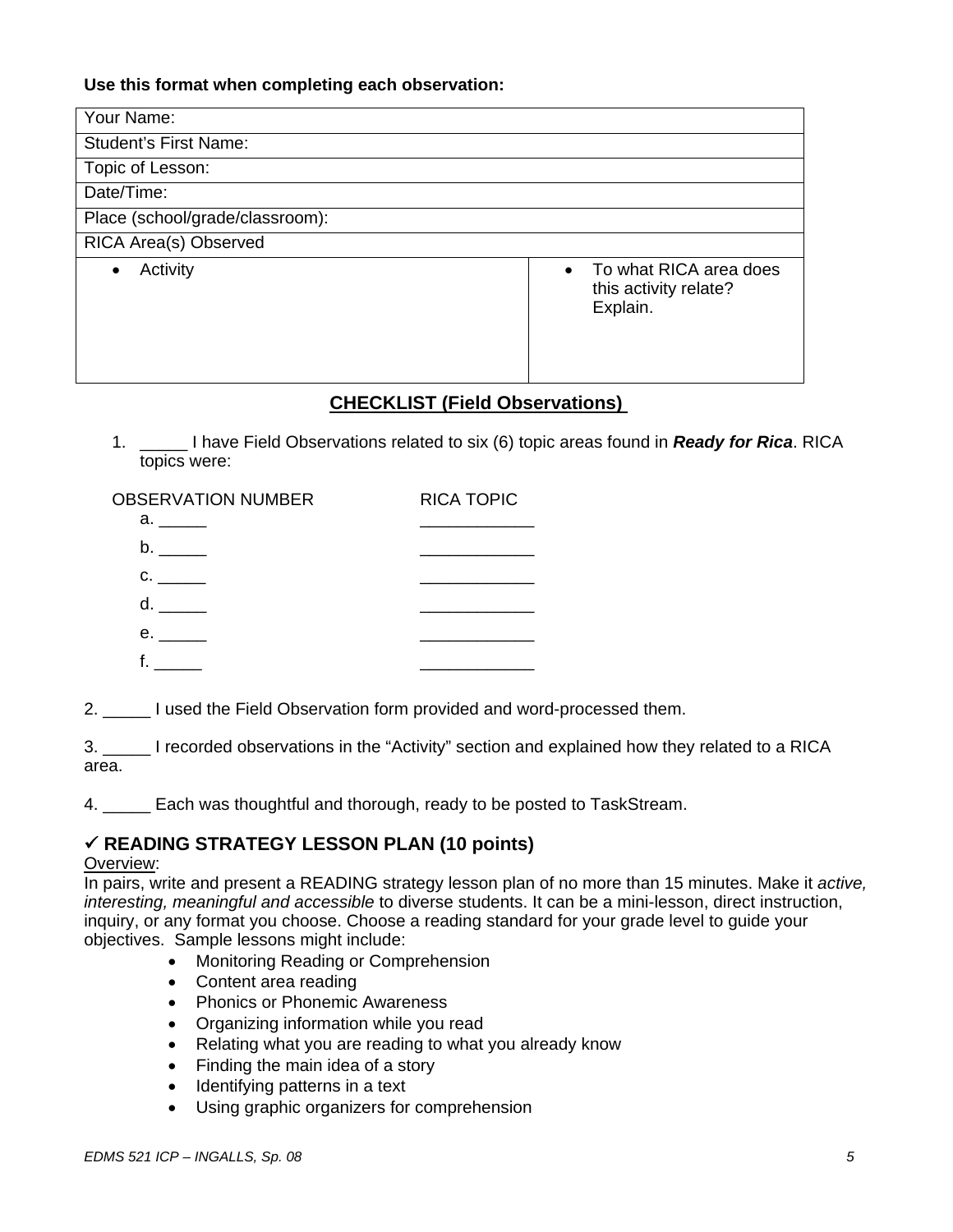## What To Do:

MY STUDENTS: Provide this information about your learners and lesson.

- Facts About Learners: Who are your students and how do they learn?
- Reading Strategy: What is the name of the reading strategy you plan to teach?
- Lesson Related Language Arts Reading Standard(s): See the California Department of Education Web Site (K-12)
- Lesson Objective(s): What you want students to be able to know and do?
- Lesson Assessment: Assessment should be directly related to lesson objectives.

INTO: Prior to the lesson, create conditions needed for all students to fully participate in the lesson. The INTO must include:

- Plans to motivate and engage the students in the lesson topic and objectives
- Plans to connect to students' experience, culture, and language
- Plans to make students aware of prior knowledge and experience relevant to topic
- Plans to build background knowledge needed to be successful in the lesson
- Plans to introduce key vocabulary

THROUGH: During the lesson, instruction must provide multiple and varied opportunities to learn the objectives. The THROUGH portion of lesson plan must include:

- Plans for how you assess students' comprehension of content and procedures and how you assess students' developing performance of key concepts and skills.
- Plans for explicit SDAIE instruction of the key concepts and skills incorporating modeling and student interaction
	- o Your modeling must reach a variety of learning modalities and intelligences.
	- o Use of a graphic organizer is recommended.
- Plans for shared instruction involving students in the key concepts and skill by following the teacher's lead.
	- o When leading the shared experience, provide visual and vocal points of reference to ensure all students can follow you.
	- o When taking turns with students, plan to deal with errors in student performance in constructive, positive, encouraging and motivational ways.
- Plans for guided instruction in which the teacher provides students hands-on activities for students to work with each other to practice key concepts and skills.
	- o When guiding students' practice, plan to deal with errors in student performance in constructive, positive, encouraging and motivational ways.
	- $\circ$  Describe the hands-on activity in detail and how your students will be grouped while practicing.

BEYOND: After the lesson, give students opportunities to review and apply key concepts and skills learned. BEYOND includes:

- Plans to review the lesson concepts and skills immediately after the lesson and also in the following days/weeks.
	- o Opportunities for review should include a variety of modalities and intelligences.
- Plans to apply the key concepts and skill students learned in the lesson to other learning tasks.
	- o Opportunities for application should include a variety of modalities and intelligences.

## **CHECKLIST (Reading Strategy Lesson Plan)**

1. \_\_\_\_\_ I used an appropriate writing strategy and the California Department of Education's standards for the appropriate grade level and cited them.

2. \_\_\_\_\_ I INTRODUCED my students and writing strategy at the beginning of my plan.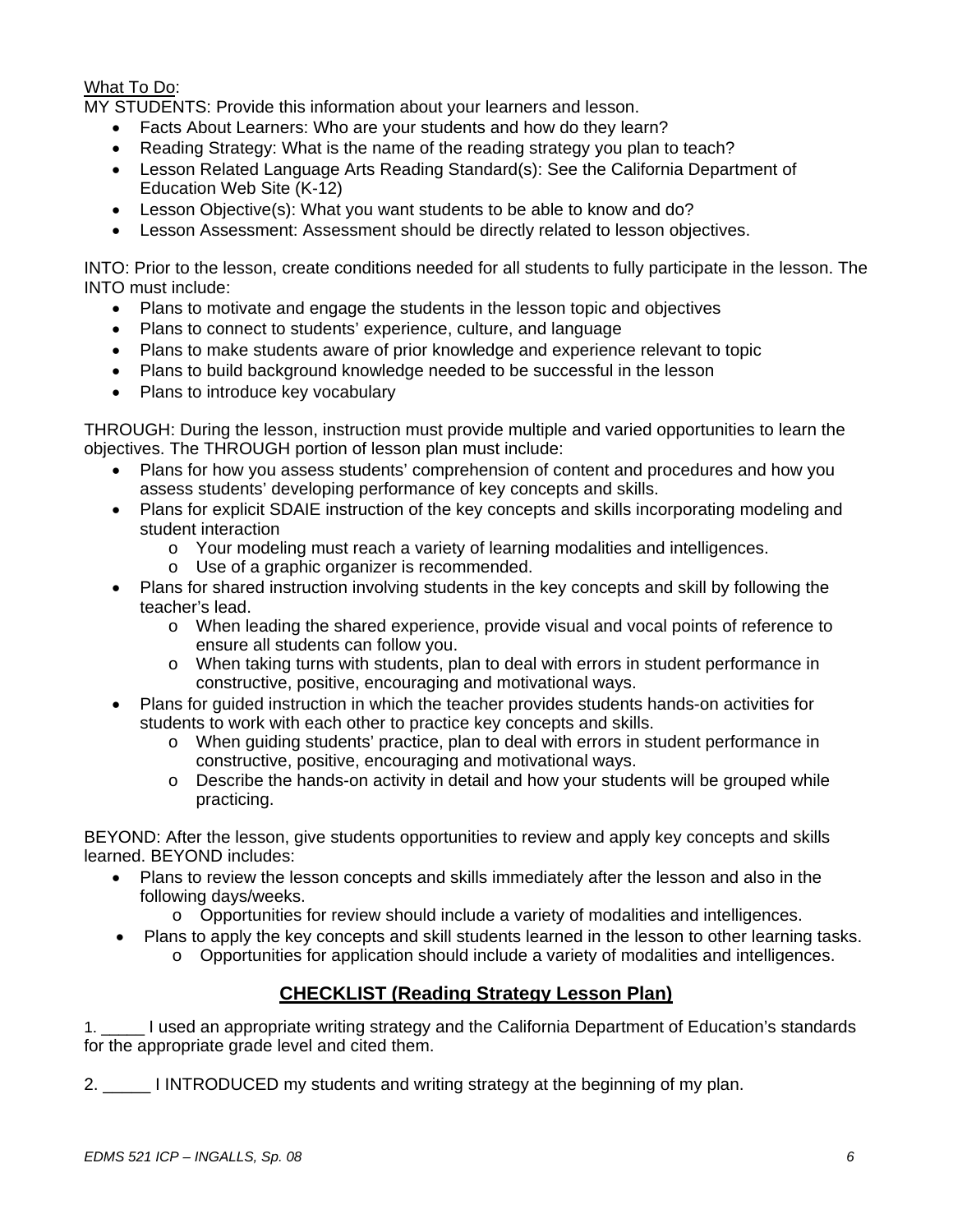3. \_\_\_\_\_ My plan was active, meaningful, and accessible to all learners.

INTO was when

THROUGH was when

BEYOND was when

4. \_\_\_\_\_ It was word-processed and thoughtful, ready to post to TaskStream.

## 9 **EMERGENT READER MINI-CASE STUDY (34 points)**

### Overview:

To gain professional experience in reading assessment and remediation, gather and analyze data about an emergent reader using emergent reader assessments. Write a 4-page paper to turn in and to share in a round table discussion.

#### What To Do:

## *Assess:*

Choose a child between the ages of  $3.5 - 6$  years of age who is NOT yet a reader.

- 1. Title the first page: **EMERGENT READER MINI-CASE STUDY**, and write a paragraph introducing the child using a pseudonym. Use the Johns text, part 3, "Early Literacy Assessments" to conduct the emergent reader assessments. Record the scores on the record booklet for each assessment. Place these in an appendix to be handed in with the paper. The 5 emergent reader assessments you will conduct are listed below:
- **Alphabet Knowledge** (Johns 463) (Previous John's Edition 309-311)
- **Writing** (Johns 481) (Previous John's Edition 314-317)
- Literacy knowledge **Concepts About Print (Johns 466) (Previous John's Edition 313)**
- **Phoneme Segmentation** (Johns 488) (Previous John's Edition 322)
- **Auditory Discrimination** (Johns 486)

#### *Analyze:*

Use the Profile of an Emergent Reader and the Qualitative Analysis of Early Literacy Assessment Insights forms found in Johns 496 and 497 (Previous John's Edition 330 and 331) to help you analyze the data from the assessments.

2. Title the second page, **DATA ANALYSIS GRID**. All data will be entered on a grid and data analyzed. Your grid will look like this:

| <b>Assessments</b>  | What I learned from the | <b>Patterns</b> | Strengths (+) and/or Areas of |
|---------------------|-------------------------|-----------------|-------------------------------|
| <b>Administered</b> | assessment data.        |                 | Need $(-)$                    |
|                     |                         |                 |                               |

- 3. Title the third page, **EMERGENT READER STRENGTHS**, and write a page describing the child's strengths as an emergent reader.
- 4. Title the fourth page, **EMERGENT READER NEEDS**, and write a page describing the child's areas of need as an emergent reader.

#### *Recommend***:**

Pick one of the needs you described on page four. Using class readings, search for ONE appropriate instructional strategy that could help the child develop as a reader. The instructional strategy you recommend MUST be *research-based, specific, address the identified need, and utilize the student's strengths*. Cite your source, i.e. Tomlinson or Zarrillo.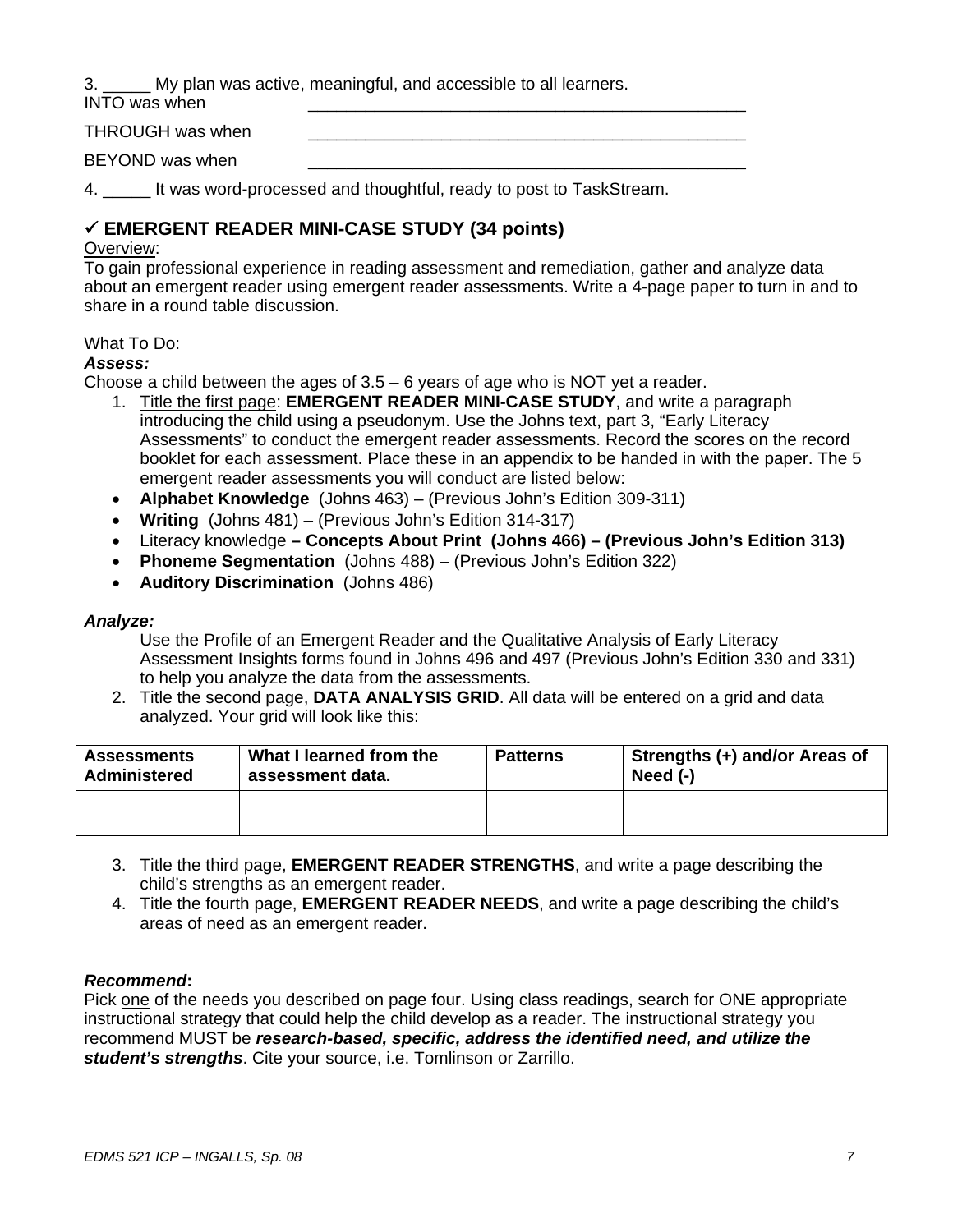5. Title the fifth page: **INSTRUCTIONAL STRATEGY,** and write a page describing the instructional strategy and explaining why you think it would help the child progress. Use the grid below for ideas.

| Opening sentence                                                       | I have decided to develop recommendations to address the<br>student's literacy need of                                      |
|------------------------------------------------------------------------|-----------------------------------------------------------------------------------------------------------------------------|
| Topic sentence                                                         | The one specific recommendation that I have is the research-<br>based instructional strategy of                             |
| Describe the strategy                                                  | The way this instructional strategy works is                                                                                |
| Explain how it helps                                                   | This instructional strategy will help the student improve by<br>This instructional strategy taps the student's strengths by |
| Overall conclusions about<br>how you hope to see the<br>child improve. | Overall, I recommend that this instructional strategy be used<br>because I believe that the emergent reader will            |

## **CHECKLIST (Emergent Reader Mini-Case Study)**

1. \_\_\_\_\_ I entitled the first page **EMERGENT READER MINI-CASE STUDY**, introduced the reader, and applied all five (5) Johns assessments.

2. \_\_\_\_\_ I attached assessments to the back of my Mini-Case Study as an **Appendix**.

3. \_\_\_\_\_ I analyzed the data. I entitled the second page **DATA ANALYSIS GRID** and completed all sections, the third page **EMERGENT READER STRENGTHS**, and the fourth page **EMERGENT READER NEEDS.** 

4. \_\_\_\_\_ I made a recommendation based upon student need and strengths; I entitled the fifth page, **INSTRUCTIONAL STRATEGY** and cited a reference.

5. \_\_\_\_\_ My Mini-Case Study is thoughtful and professional, ready to post to TaskStream.

## 9 **RICA GRIDS (Study Sheets)**

#### Overview:

These assignments show that you have done important readings for this course. They also provide you two things: a way to synthesize what you've read, and study aides for the RICA.

#### What To Do:

Complete the readings in *Ready for RICA*; create a RICA Grid for five (5) of the RICA areas about which you've read. RICA Grids include information on:

(a.) the content area,

- (b.) ways of assessing knowledge of the content,
- (c.) ways to teach it, and
- (d.) accommodations.

Course readings will give you most of what you need, but Dr. Alice Quiocho's web site can also serve as a resource. The address is: http://www.csusm.edu/Quiocho. Click on "reading instruction portfolio." See section on accommodations for ideas on ways to support learners with special needs and second language learners. See **www.ed.gov/free/** for free Educational Materials.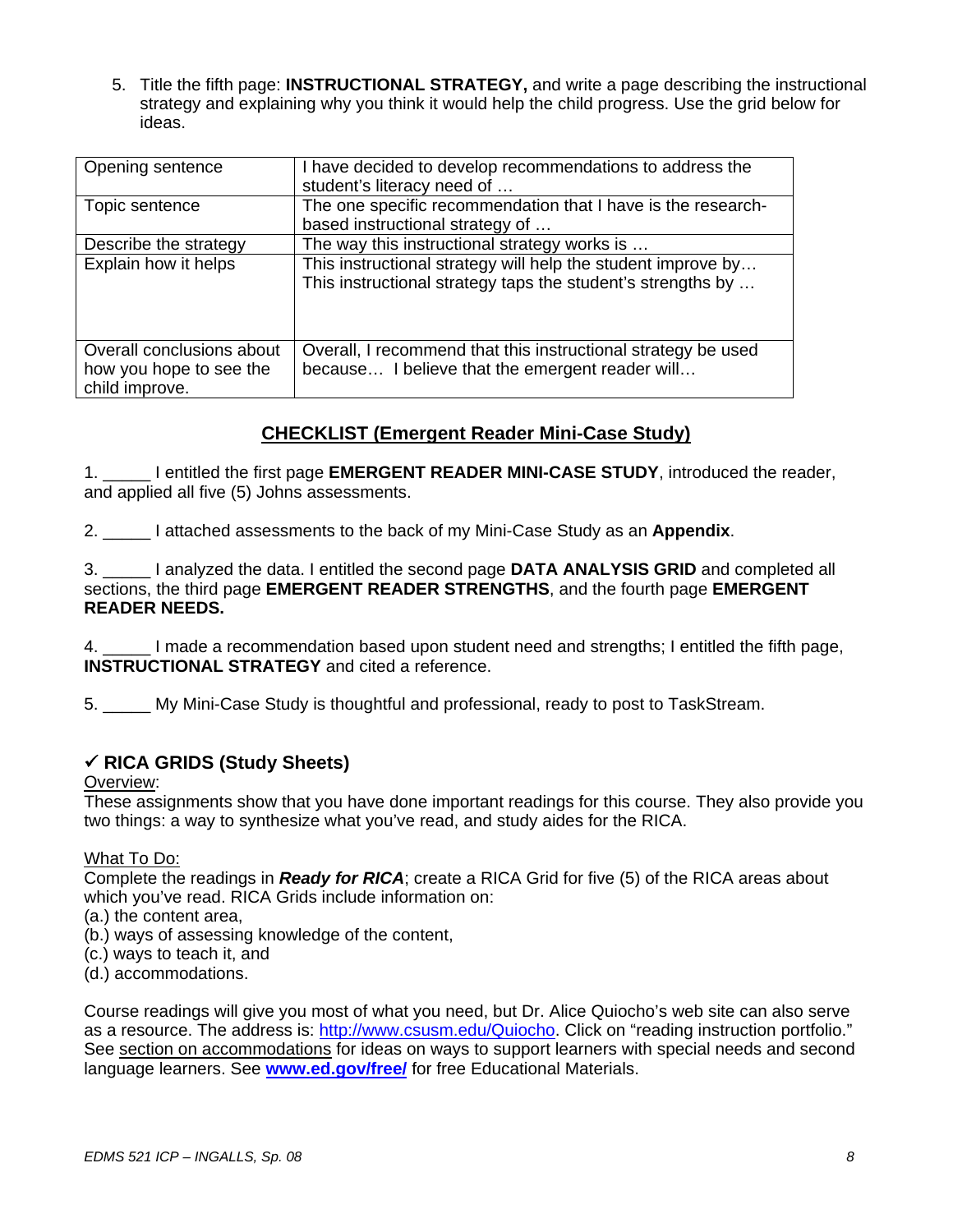## **CHECKLIST (RICA GRIDS/STUDY SHEETS)**

1. \_\_\_\_\_ I selected five (5) of the RICA areas found in class readings (*Ready for RICA*).

2. \_\_\_\_\_ I copied the format for the RICA Grid (vertical or horizontal).

3. \_\_\_\_\_ I used course readings and the websites cited here to complete the five grids.

4. \_\_\_\_\_ My RICA Grids show I've completed the readings and am preparing for the RICA.

## **FOLLOW THIS FORMAT FOR RICA GRIDS:**

RICA Analysis Sheet (SAMPLE)

| <b>Component</b>                                                                                                                                                     | <b>How to Assess</b>                                                                                                                                                                                                                                                                                                                                                                                                                                                                                                                                                                              | How to Teach it                                                                                                                                                                                                                                                                                                                                                                                                                                                                                                                                                                                                                                                               | <b>Accommodations</b>                                                                                                                                                                                                                                                                                                                                                                                                                                                                                                                                                                                                                                                                                                                                                                                                                                                                                                                                                                                                                                                                                                     |
|----------------------------------------------------------------------------------------------------------------------------------------------------------------------|---------------------------------------------------------------------------------------------------------------------------------------------------------------------------------------------------------------------------------------------------------------------------------------------------------------------------------------------------------------------------------------------------------------------------------------------------------------------------------------------------------------------------------------------------------------------------------------------------|-------------------------------------------------------------------------------------------------------------------------------------------------------------------------------------------------------------------------------------------------------------------------------------------------------------------------------------------------------------------------------------------------------------------------------------------------------------------------------------------------------------------------------------------------------------------------------------------------------------------------------------------------------------------------------|---------------------------------------------------------------------------------------------------------------------------------------------------------------------------------------------------------------------------------------------------------------------------------------------------------------------------------------------------------------------------------------------------------------------------------------------------------------------------------------------------------------------------------------------------------------------------------------------------------------------------------------------------------------------------------------------------------------------------------------------------------------------------------------------------------------------------------------------------------------------------------------------------------------------------------------------------------------------------------------------------------------------------------------------------------------------------------------------------------------------------|
|                                                                                                                                                                      |                                                                                                                                                                                                                                                                                                                                                                                                                                                                                                                                                                                                   | (Strategies)                                                                                                                                                                                                                                                                                                                                                                                                                                                                                                                                                                                                                                                                  |                                                                                                                                                                                                                                                                                                                                                                                                                                                                                                                                                                                                                                                                                                                                                                                                                                                                                                                                                                                                                                                                                                                           |
| Phonemic<br>Awareness is the<br>conscious<br>awareness of<br>words are made<br>up of individual<br>sounds--it is the<br>awareness of the<br>sounds of a<br>language. | Phonemic awareness is<br>assessed by finding out whether<br>or not the student is capable of<br>manipulating the language. For<br>example;<br>I would ask a student to<br>$\bullet$<br>pick out the first sound or<br>last sound of a word,<br>I would ask the student to<br>$\bullet$<br>identify, pronounce and<br>blend sounds or a segment<br>of a word,<br>I would ask students to<br>$\bullet$<br>identify sentences, words,<br>or sounds to see if they are<br>aware of the structure of a<br>sentence.<br><b>Assessment Tools</b><br>1.) The Yopp-Singer Test of<br>Phonemic Segmentation | These are strategies that can<br>be used to teach ELL and<br>non-ELL students phonetic<br>awareness,<br>Involve students in<br>$\bullet$<br>poetry, rhymes and<br>songs of all types,<br>Use a chant to clap<br>$\bullet$<br>syllables in students'<br>names.<br>Sort known objects or<br>$\bullet$<br>pictures into groups of<br>similar sounds (Realia<br>Cans),<br>Play a guessing game<br>$\bullet$<br>using picture cards and<br>help the children to put<br>together blends to make<br>their guess,<br>Sing songs that allow<br>$\bullet$<br>children to replace<br>sounds with other<br>sounds, even to make<br>nonsense words,<br>Read to your students.<br>$\bullet$ | For children with special<br>needs I would use these<br>strategies,<br>Specific skills<br>$\bullet$<br>instruction alongside a<br>basal reading program.<br>I would ask students<br>what sounds they hear<br>in certain words or<br>what word would make<br>sense in an empty<br>space within a<br>sentence. This<br>strategy would allow<br>me to assess student<br>progress.<br>Great children's<br>$\bullet$<br>literature books<br>including, nursery<br>rhymes, alliterative<br>books, picture books,<br>rhyming books,<br>repetitive pattern<br>books, Dr. Seuss<br>books, and alphabet<br>books with word-<br>picture formats,<br>Rhymes, chants, finger<br>$\bullet$<br>rhymes, manipulatives,<br>games, role-playing,<br>Writing journals and<br>$\bullet$<br>quick writes<br>(encourage invented<br>spelling!),<br>Provide a print-rich<br>$\bullet$<br>environment including<br>the use of Word Walls,<br>Rebus activities- when<br>$\bullet$<br>you replace a noun in<br>a sentence with a<br>picture of the noun.<br>The student can then<br>replace the picture with<br>an invented spelling of<br>the word |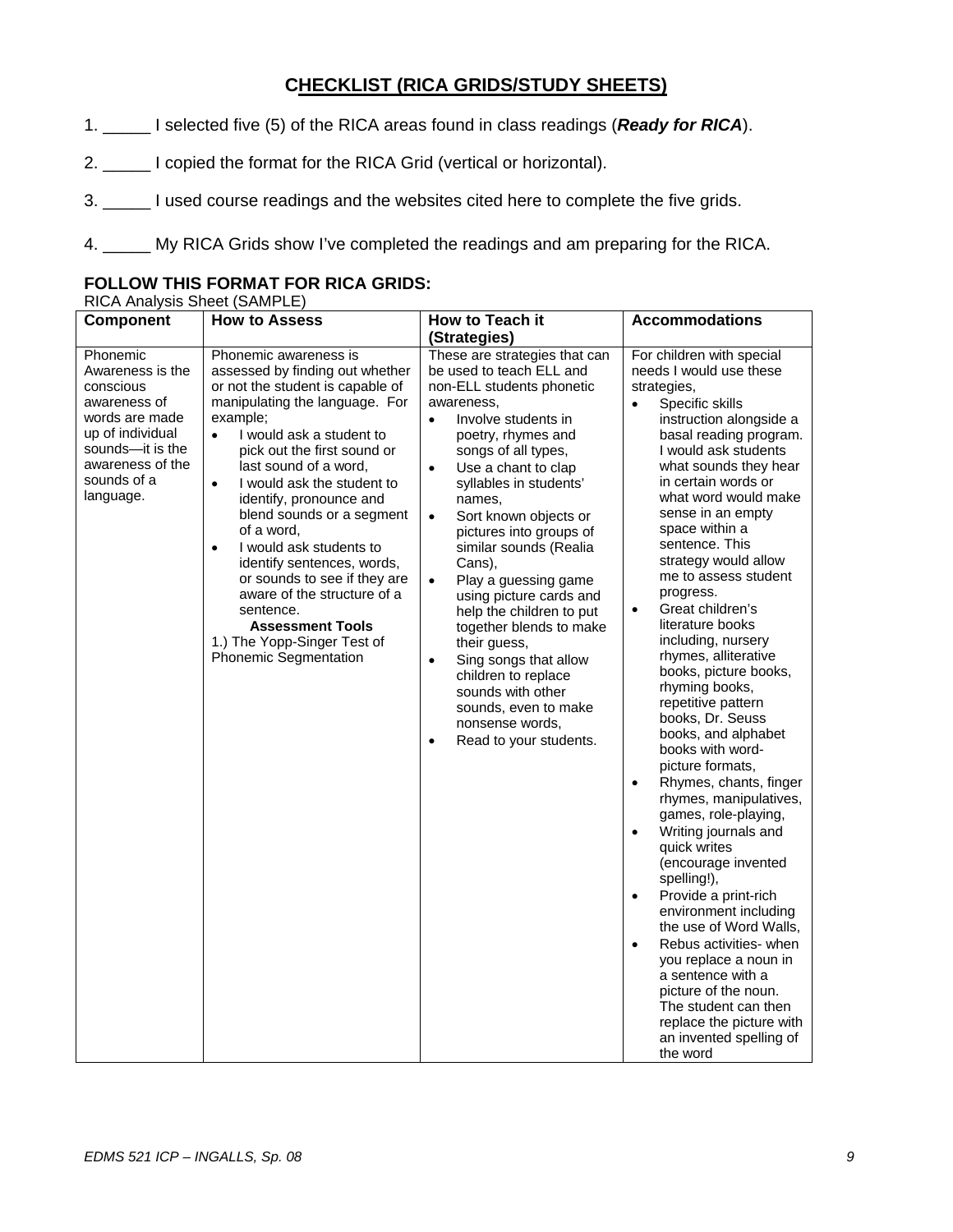## 9 **REFLECTIONS: Teacher Performance Expectations (5 points each)**  Overview:

EDMS 521 requires you address TPE 1A and 4 for your TaskStream electronic portfolio. To do this: a. Complete Field Observations and the Reading Strategy Lesson Plan. These serve as

artifacts - evidence – to prove you have met the standards (TPE's).

b. Write "Reflections" describing how your work is evidence of completing TPE's. Reflections are described below.

c. Assigned TPE artifacts and Reflections must be submitted, responded to, and archived via TaskStream. The table below lists the TPE's and artifacts for 521 and 522.

*PLEASE NOTE: Credit for TPE Reflections is earned only after the TPEs are posted.* 

| <b>CLASS</b>    | TPE. | <b>ARTIFACT</b>                     |
|-----------------|------|-------------------------------------|
| <b>EDMS 521</b> | 1A   | <b>Field Observations</b>           |
|                 |      |                                     |
|                 |      | <b>Reading Strategy Lesson Plan</b> |

## What To Do:

Your TPE "Reflections" should follow the format described below.

Paragraph 1: This is a descriptive paragraph. Describe the TPE in your own words. This is NOT a huge paragraph, it is more of a "summary in my own words"

Paragraph 2: This is an analysis/explanation paragraph. Analyze the artifact describing how it demonstrates your understanding of the TPE. Make explicit links between the artifact and the TPE.

Paragraph 3: This is a reflective paragraph. Please reflect on the "big picture," why this TPE is important to you as a teacher and to your students as learners.

The following link will take you to the CSUSM COE website where you find help creating your electronic portfolio and information on the required elements: http://lynx.csusm.edu/coe/eportfolio/index.asp The TaskStream home page link is where you register for TaskStream and work on your electronic portfolio: http://www.taskstream.com

## **CHECKLIST (2 TPE REFLECTIONS)**

1. \_\_\_\_\_ In paragraph 1 of both Reflections for TPE 1A and 4, I summarized the appropriate Teacher Performance Expectation clearly.

2. \_\_\_\_\_ In paragraph 2 of both Reflections, I analyzed and explained how the artifact (Case Study) demonstrates my understanding of the TPE.

3. \_\_\_\_\_ In paragraph 3 of both Reflections, I described why the Teacher Performance Expectation was important to me as a teacher and to my students as learners.

4. \_\_\_\_\_ My TPE Reflections are word-processed and posted them to TaskStream.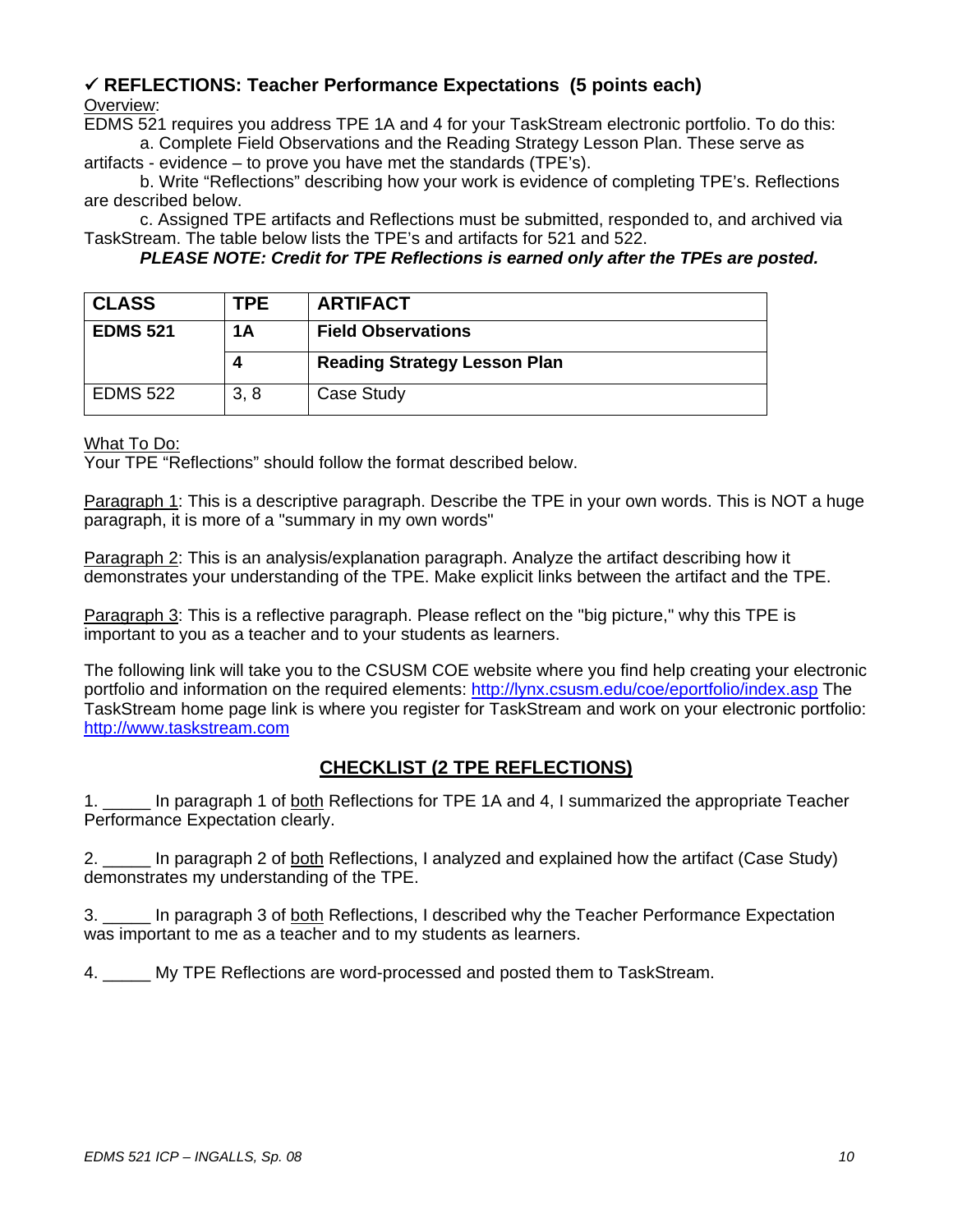## 9 **PROFESSIONAL DISPOSTION (16 points)**

## Overview:

Grading in 521 includes a component of "professional disposition." Students in the College of Education conduct themselves in ways expected of those entering the profession. Disposition includes:

- General classroom attendance, promptness, and participation
- Attention to classroom discussion protocols
- Social and cooperative skills
- Attention to assignments (deadlines, quality, multi-tasking)
- General classroom demeanor
- Flexibility
- Openness to and enthusiasm for learning

#### What To Do:

To measure professional dispositions fairly, there is an "Exit Slip" each class session, asking you to respond to the day's learning and to grade yourself in professionalism. See the form below.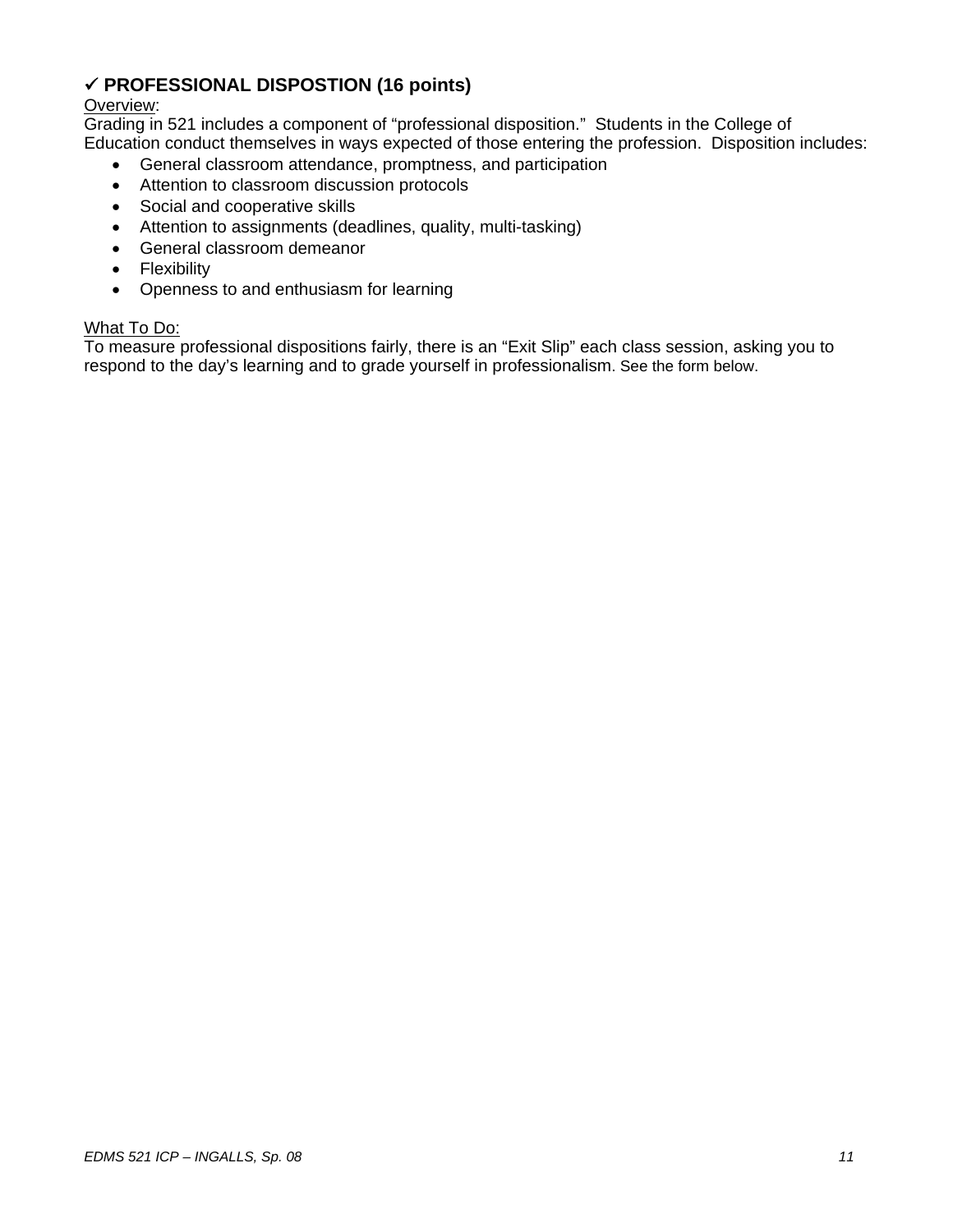# **PROFESSIONAL DISPOSITIONS EXIT SLIP (521)**

| Directions: Print this form before coming to class; complete it at the end of each session. |
|---------------------------------------------------------------------------------------------|
| Answer questions 1 - 4, then choose one other question to answer. Turn it in each time.     |

| 1. Name:<br>Date:                                                                  |           |
|------------------------------------------------------------------------------------|-----------|
| 2. Were you on time, as you would be as a teacher?<br>If not, why not?             | Yes       |
|                                                                                    | <b>No</b> |
| 3. Were you an attentive listener and an enthusiastic learner?<br>If not, why not? | Yes       |
|                                                                                    | <b>No</b> |
| 4. Did you complete assignments or readings on time today?<br>If not, why not?     | Yes       |
|                                                                                    | <b>No</b> |
| 5. What did you learn this session?                                                |           |
|                                                                                    |           |
|                                                                                    |           |
| 6. How will you apply what you learned to your classroom?                          |           |
|                                                                                    |           |
|                                                                                    |           |
| is like<br>7. Today's topic_<br>(noun) because                                     |           |
|                                                                                    |           |
|                                                                                    |           |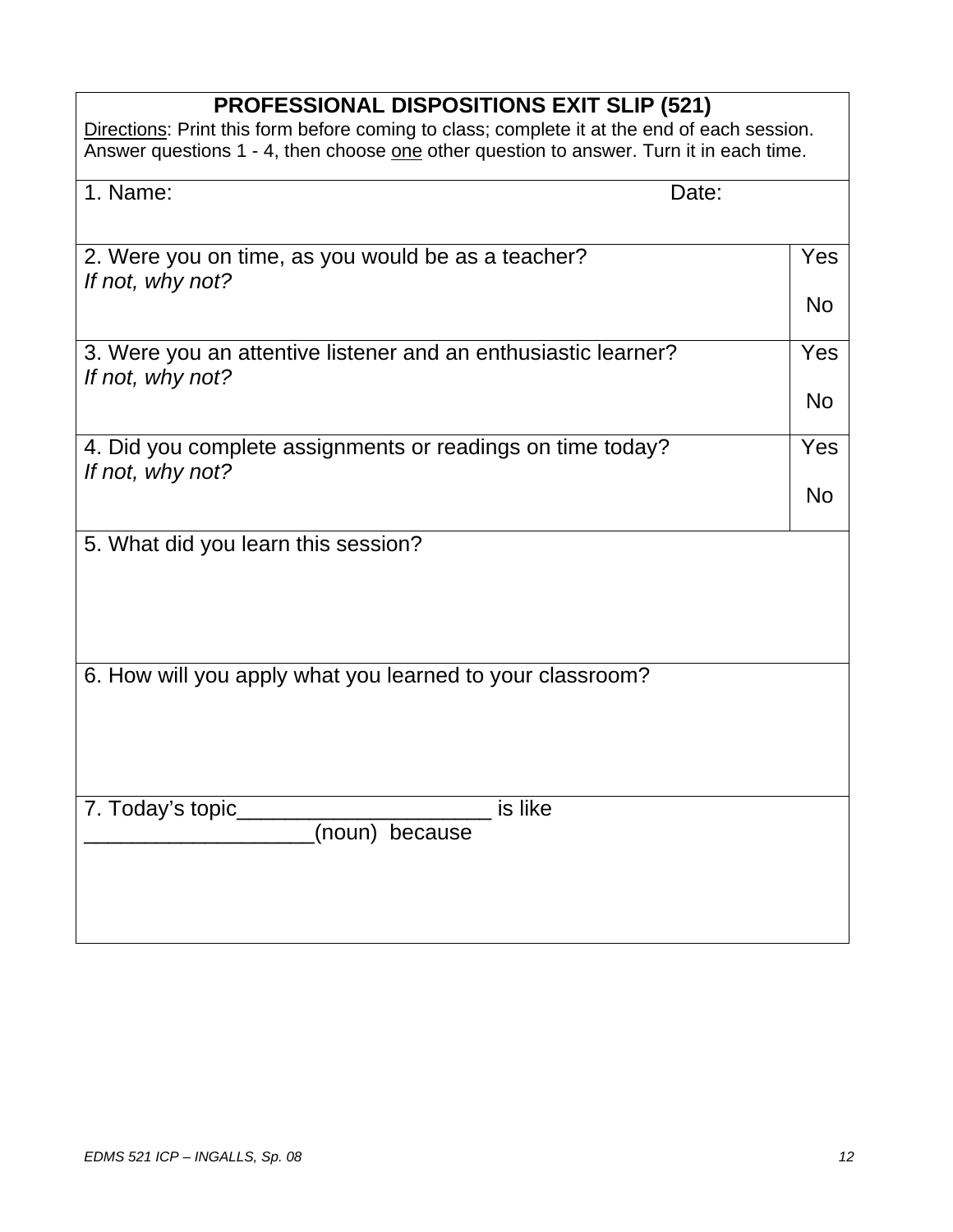8. How might we improve this lesson?

## **College of Education Attendance Policy**

Due to the dynamic and interactive nature of courses in the College of Education, all students are expected to attend all classes and participate actively. At a minimum, students must attend more than 80% of class time, or s/he may not receive a passing grade for the course at the discretion of the instructor. Individual instructors may adopt more stringent attendance requirements. Should the student have extenuating circumstances, s/he should contact the instructor as soon as possible. *(Adopted by the COE Governance Community, December, 1997).* Attendance Policy: **Even if you notify the instructor, your absence is not excused.** 

## **Grading Policy**

Come prepared to class; readings and homework assignments are listed on the dates on which they are to be completed.

Work is submitted on time. One grade level will be deducted for each class meeting for which it is late (e.g., an "A" assignment that is submitted one class session late will be marked down to a "B").

Proofread and edit word-processed assignments prior to submission. Hand-written work is not accepted. Ensure the text is error-free (grammar, spelling), and ideas are logically and concisely presented. All citations, where appropriate, use American Psychological Association (APA) format. Consult American Psychological Association (APA) Manual, 5<sup>th</sup> edition for citation guidance.

In order to earn a teaching credential from the state of California, you must maintain a B average (3.0 GPA) and cannot receive below a C+ in any course in your teacher education program.

| <b>Number</b><br><b>Required</b> | <b>Assignment</b>                      | Due Date(s)                          | <b>Points</b><br><b>Possible</b> |
|----------------------------------|----------------------------------------|--------------------------------------|----------------------------------|
| $1-6$                            | <b>Field Observations</b>              | 2/27; 3/12; 3/26;<br>$4/16$ ; $4/30$ | 10                               |
| 1                                | Reading Strategy Lesson Plan           | Each Class                           | 10                               |
| 1                                | <b>Emergent Reader Mini-Case Study</b> | 4/30                                 | 34                               |
| $\mathfrak{p}$                   | <b>TPE Reflective Statements</b>       | 3/12; 5/7                            | 10                               |
| 5                                | <b>RICA Grids (Study Sheets)</b>       | $2/27$ ; $3/26$ ; $4/16$ ;<br>4/30   | 20                               |
| 8                                | <b>Professional Dispositions</b>       | Each Class                           | 16                               |

# **COURSE REQUIREMENTS FOR 521**

# **Grading Standards (Points)**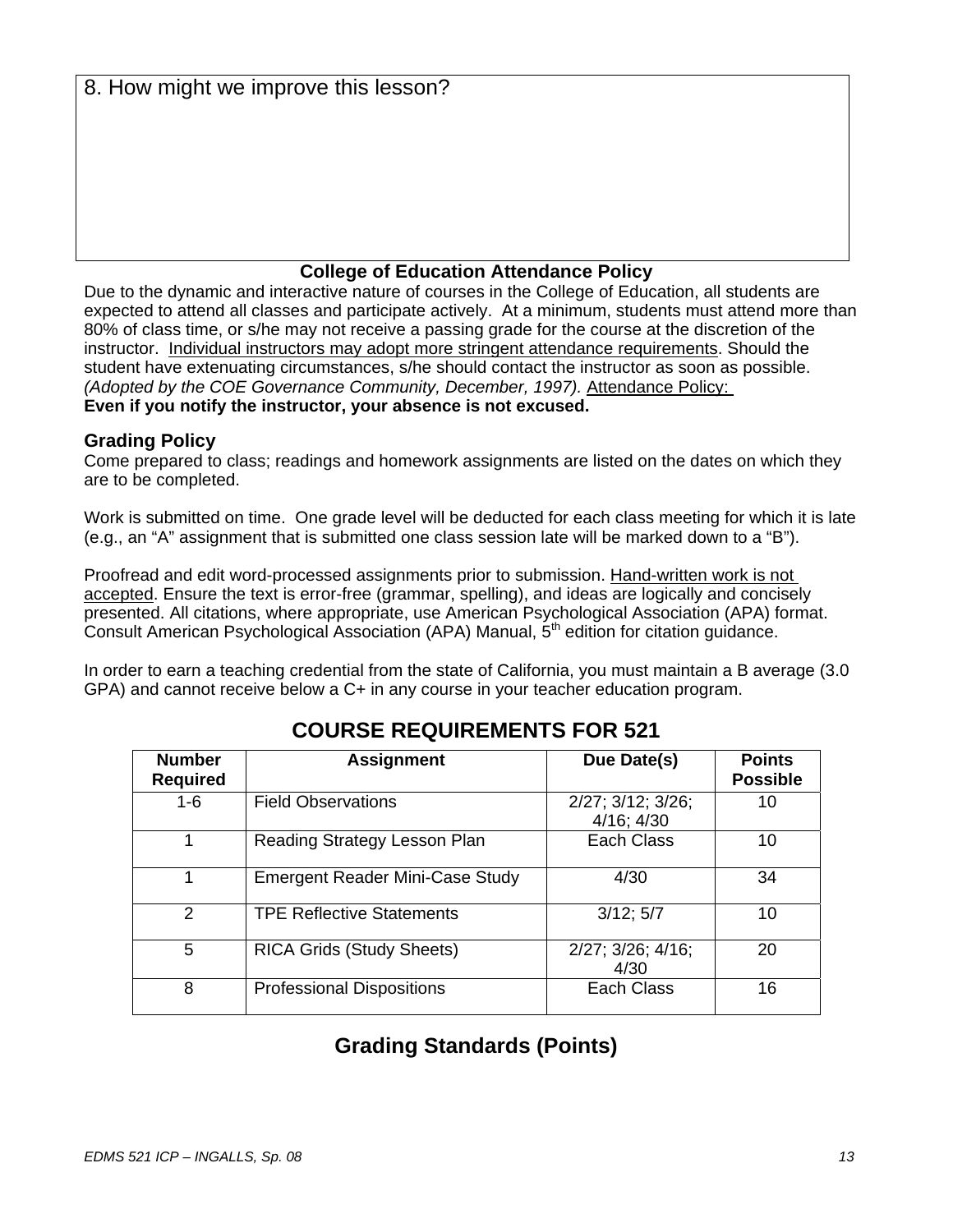|      |       | A | 93-100 | А-             | 90-92 |
|------|-------|---|--------|----------------|-------|
| B+   | 87-89 | в | 83-86  | в -            | 80-82 |
| $C+$ | 77-79 | С | 73-76  | $\mathbf{c}$ - | 70-72 |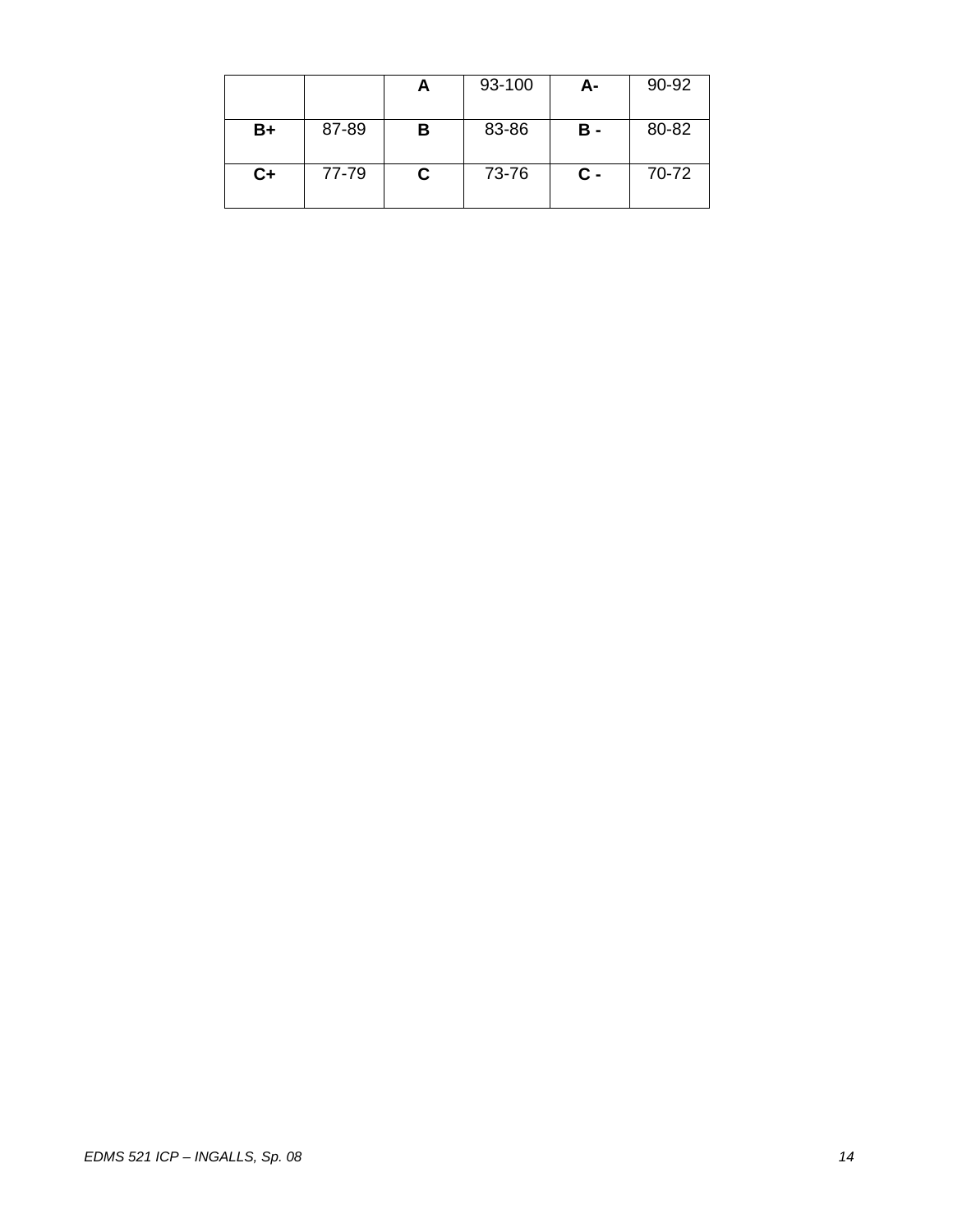# **COURSE SCHEDULE: EDMS 521 (ICP), Spring 2008**

# *Bring your books to class each session.*

**The instructor reserves the right to modify the schedule**.

| <b>Date</b>                            | <b>Topic</b>                                                                                                      | <b>Assignment</b>                                                                                                                                                      |
|----------------------------------------|-------------------------------------------------------------------------------------------------------------------|------------------------------------------------------------------------------------------------------------------------------------------------------------------------|
| <b>Session 1</b><br>January 23         | Review syllabus<br><b>Building Community</b><br><b>Balanced literacy instruction</b>                              | <b>BRING YOUR SYLLABUS!</b><br>Tompkins: Chapter 1                                                                                                                     |
| <b>Session 2</b><br>January 30         | Reading process<br>Oral language, language acquisition<br>Emergent Reader Mini- Case Study                        | Tompkins: Chapters 2, 9<br>Zarrillo: Chapter 1<br>Johns                                                                                                                |
| Session 3<br>February 6                | Reading instruction<br>Phonemic awareness                                                                         | Tompkins: Chapters 3, 4<br>Zarrillo: Chapters 3, 4                                                                                                                     |
| <b>Session 4</b><br>February 13        | Reading comprehension                                                                                             | Tompkins: Chapters 7, 8                                                                                                                                                |
| <b>Session 5</b><br>February 20        | Phonics<br>Spelling<br>Fluency                                                                                    | Tompkins: Chapters 4, 5<br>Zarrillo: Chapter 5, 6                                                                                                                      |
| <b>Session 6</b><br>February 27        | Word recognition, spelling<br><b>Evaluate Observations</b><br><b>Evaluate RICA Grids</b>                          | Tompkins: Chapter 4, 5, 10<br>Zarrillo: 5, 6<br>Johns<br><b>DUE: Observation 1</b><br>DUE: RICA Grid 1, 2                                                              |
| <b>Session 7</b><br>March <sub>5</sub> | Guided practice<br><b>Strategies</b><br>Scaffolding                                                               | Tompkins: Chapters 7, 8<br>Zarrillo: Chapter 7                                                                                                                         |
| <b>Session 8</b><br>March 12           | Vocabulary<br>Writing, word choice<br>Lesson plan presentations, evaluations<br><b>Evaluate TPE 4 Reflections</b> | Tompkins: Chapter 2, 6<br>Zarrillo: Chapter 11, 12<br><b>DUE: Reading Lesson Plan</b><br><b>DUE: TPE 4 Reflective</b><br><b>Statement</b><br><b>DUE: Observation 2</b> |
| <b>Session 9</b><br>March 19           | Technology in reading and writing<br>Second grade reading                                                         | <b>Assigned Websites</b>                                                                                                                                               |
| Session 10<br>March 26                 | Writing<br>Syntax<br>Grammar                                                                                      | Tompkins chapters: 1, 8<br>Zarrillo: Chapters 11, 13<br><b>DUE: Observation 3</b><br><b>DUE: RICA Grid 3</b>                                                           |
| <b>Session 11</b><br>April 9           | Visit the Baharona Center<br>Primary language support                                                             |                                                                                                                                                                        |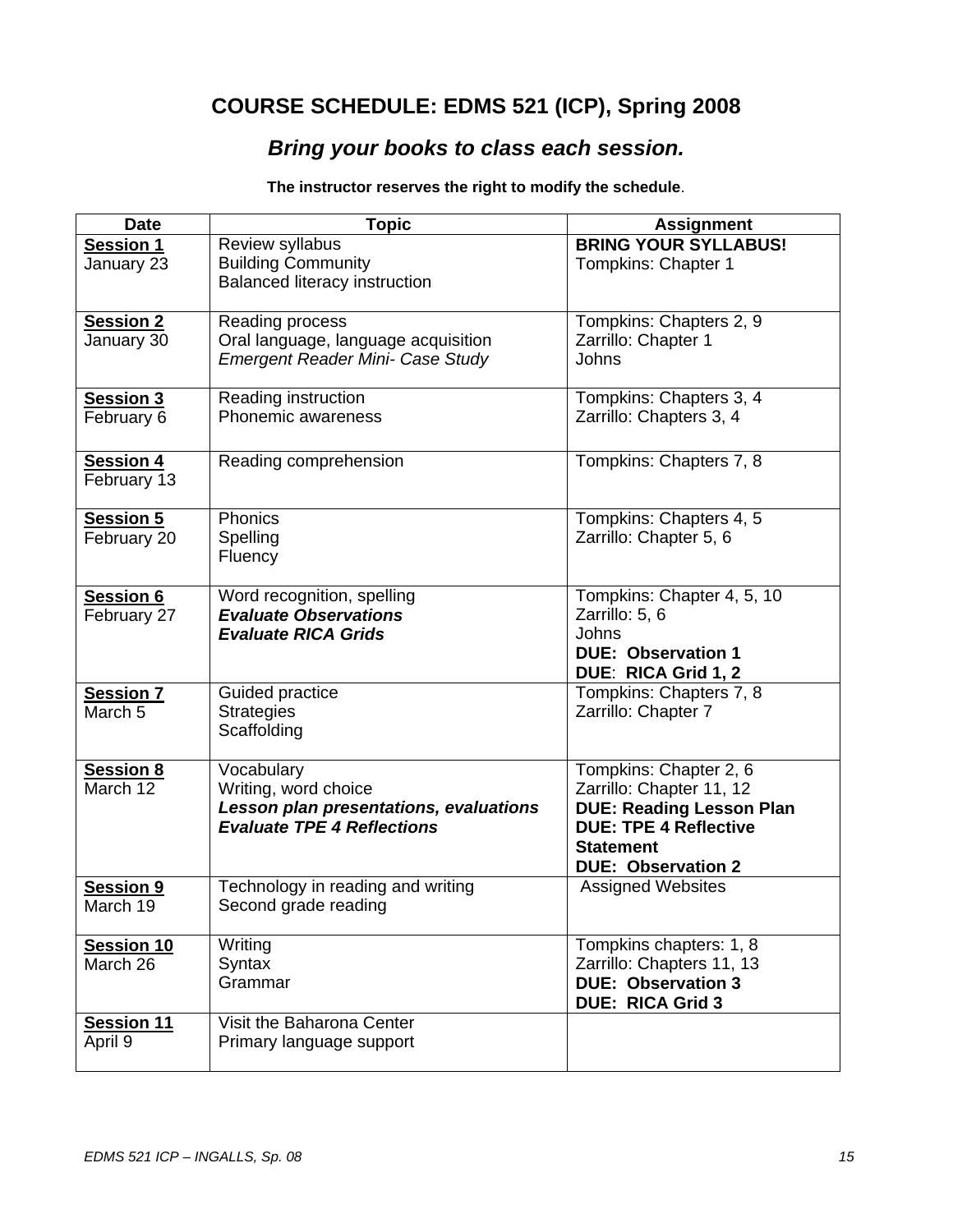| <b>Session 12</b><br>April 16 | Emergent reader mini-case study workshop | Tompkins: Chapter 9<br>Zarrillo: Chapter 1, 14<br>Johns<br><b>DUE: Observation 4</b><br><b>DUE: RICA Grid 4</b> |
|-------------------------------|------------------------------------------|-----------------------------------------------------------------------------------------------------------------|
| <b>Session 13</b><br>April 23 | Emergent reader mini-case study workshop |                                                                                                                 |
| <b>Session 14</b><br>April 30 | Mini-case study round table discussions  | <b>DUE: Mini-Case Study</b><br><b>DUE: Observations 5, 6</b><br><b>DUE: RICA Grid 5</b>                         |
| <b>Session 15</b><br>May 7    | <b>Preparing for RICA</b>                | <b>DUE: TPE 1A Reflection</b>                                                                                   |
| <b>Session 16</b><br>May 14   | Wrap Up                                  | <b>DUE: Reflections posted to</b><br><b>TaskStream</b>                                                          |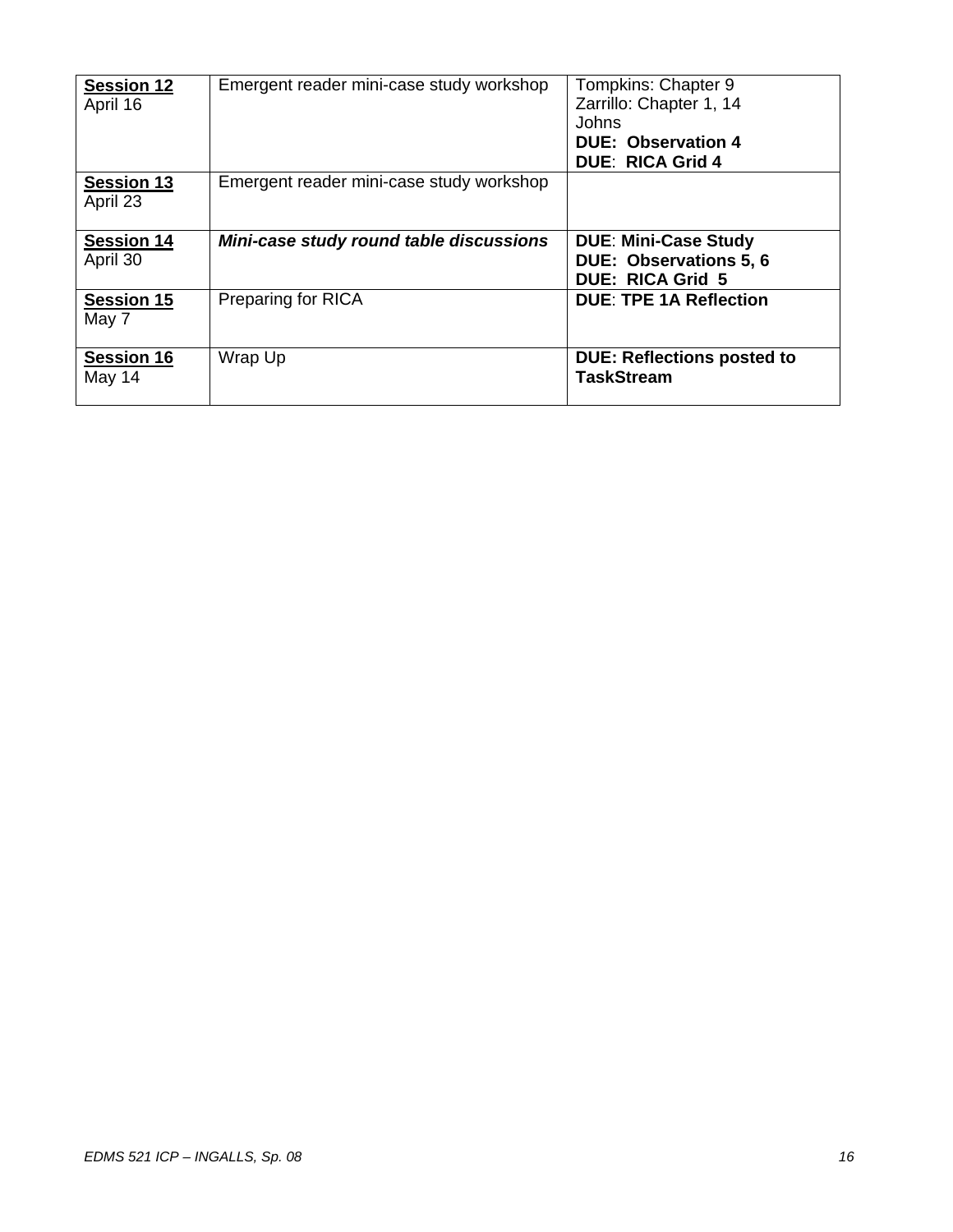#### **CALIFORNIA STATE UNIVERSITY SAN MARCOS CONSENT TO PARTICIPATE IN RESEARCH**

Dear Parents/Caretakers,

\_\_\_\_\_\_\_\_\_\_\_\_\_\_\_\_\_\_\_, a student teacher at California State University San Marcos, is enrolled this semester in a course that prepares our college students to assess their students' literacy levels and then design appropriate instruction that best addresses the needs of their students. One of the assignments for this class is a case study, which analyzes the literacy and learning practices of a student they are teaching. We are requesting permission to interview and observe your child for this purpose. The CSUSM student teacher will ask questions about the student's experiences with school and literacy and will evaluate the student's reading and writing skills. Reading will assessed by having the student read selected passages and answering comprehension questions. Writing will be assessed by having the student write a brief selection about a topic of interest to him/her. The CSUSM student teacher is not a reading or writing specialist and is not prepared to diagnose a student's difficulties. They will only gather information and look for patterns and areas of significance that can help them to be better teachers of students at the high school level.

There are no risks in this research greater than those involved in everyday classroom practices and assessment. The potential benefits to your child are that he/she gets individual attention and could receive helpful feedback for continued literacy development. Your participation will also help the teacher to better understand individual student needs and how to best teach to those needs.

Participation in this study is voluntary, and your child may withdraw from the study at any time without penalty. If your child does not participate in this study, his/her performance and grades at school will not be affected in any way. All identification from the data gathered will be blacked out so that your child will not be identifiable in the written analysis. All information gathered in this case study can be made available to you upon request. If you have further questions, please contact (instructor's name) at CSUSM (instructor's phone). This study has been approved by the Cal State San Marcos Institutional Review Board. Questions about your rights as a research participant should be directed to the Chair of the Board at (760) 750-8820. You will be given a copy of this form to keep for your records.

Check one:

I agree to participate in this research study. The experimenter has answered my questions. I do not agree to participate in this research study.

\_\_\_\_\_\_\_\_\_\_\_\_\_\_\_\_\_\_\_\_\_\_\_\_\_\_\_\_\_\_\_\_\_\_\_\_\_\_\_\_\_\_\_\_\_\_\_\_\_\_\_\_\_\_\_\_\_\_\_\_\_\_\_\_\_\_\_\_\_\_\_\_

\_\_\_\_\_\_\_\_\_\_\_\_\_\_\_\_\_\_\_\_\_\_\_\_\_\_\_\_\_\_\_\_\_\_\_\_ \_\_\_\_\_\_\_\_\_\_\_\_\_\_\_\_\_\_\_\_\_\_\_\_

Participant's name (printed) Participant's signature

Parent/Legal Guardian's signature Date

\_\_\_\_\_\_\_\_\_\_\_\_\_\_\_\_\_\_\_\_\_\_\_\_\_\_\_\_\_\_\_\_\_\_\_\_

Researcher's Signature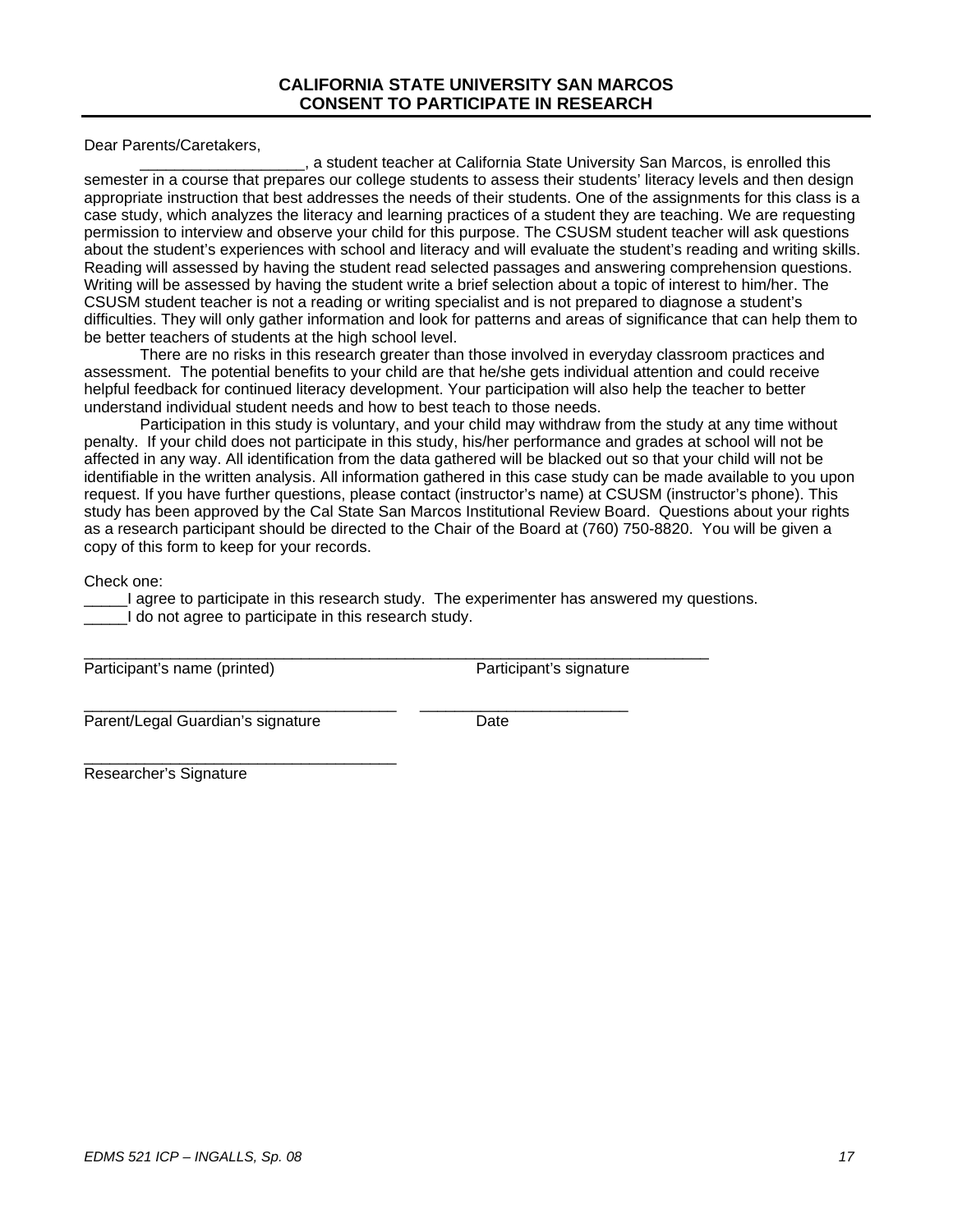#### **CALIFORNIA STATE UNIVERSITY SAN MARCOS PERMISO**

Estimados Padres o Encargada/o:

es un estudiante de la Facultad de Pedagogía en la Universidad Estatal de San Marcos que cursa estudios para convertirse en maestra/o. Actualmente dicho estudiante está matriculada/o en un curso que prepara a futuros maestros en el campo de la evaluación. Parte de esta preparación incluye el evaluar a los niños en el proceso de la lecto-escritura. Uno de los trabajos que tienen que completar para recibir su título de maestro es de analizar las destrezas de lecto-escritura de los niños. Es por esta razón que usted recibe esta carta en la cual se solicita su permiso para que su hija/o pueda participar en esta actividad.

Nuestro estudiante universitatrio le hará preguntas a su hija/o con respecto a las experiencias que ha tenido su hija/o en la lectura y escritura, y evaluará estas destrezas. Para evaluar la lectura, su hija/o tendrá que leer un pasaje de un cuento y contestar algunas preguntas. Para evaluar la escritura, su hija/o tendrá que escribir un párrafo acerca de un tópico que le interese. El estudiante universitario no es especialista en lecto-escritura, solo recopilará datos que usará para analizar el nivel de aprendizaje de un niño. De esta manera, el estudiante universitario podrá aumentar su capacidad para entender mejor las necesidades en la lectoescritura de los estudiantes.

En este studio no hay ningún riesgo previsible para su hija/o. Los beneficios de dicha evaluación podrían incluír ayuda especial para que su hija/o mejore su capacidad académica en la lecto-escritura. Su participación también podría ayudar a la maestra/o de su hija/o a entender mejor las necesidades en la lecto-escritura de los estudiantes.

La participación en este proyecto es completamente voluntaria, de tal manera que su hija/o podrá dejar de participar cuando quiera, sin ninguna consecuencia negativa. Su decisión de permitir o impedir que su hija/o participe no ejercerá ninguna influencia en sus calificaciones, el trato que recibe, o cualquier otro aspecto de su proceso escolar. Para asegurar confidencialidad total, todos los nombres de los estudiantes serán eliminados. La información recopilada estará a su disposición si desea verla. Si tiene preguntas o desea mayor información acerca de este estudio, por favor comuníquese con [instructor's name] en la Universidad Estatal de San Marcos, [instructor's phone number]. Este proyecto ha sido aprobado por la Junta Directiva Institucional (un comité universitario de protección a participantes en proyectos de investigación). Si tiene preguntas acerca de sus derechos como participante en esta investigación, puede dirigírselas al Presidente de la Junta Directiva, (760) 750-8820.

Se le otorgará una copia de este formulario.

Por favor marque uno:

Doy permiso de que mi hija/o, participe en el estudio. Todas mis preguntas con respecto al estudio han sido contestadas.

No doy permiso de que mi hija/o participle en el estudio.

 $\mathcal{L}_\text{max}$  , and the set of the set of the set of the set of the set of the set of the set of the set of the set of the set of the set of the set of the set of the set of the set of the set of the set of the set of the

\_\_\_\_\_\_\_\_\_\_\_\_\_\_\_\_\_\_\_\_\_\_\_\_\_\_\_\_\_\_\_\_\_\_\_\_\_\_\_\_\_\_\_\_\_\_\_\_\_\_\_\_\_\_\_\_\_\_\_\_

\_\_\_\_\_\_\_\_\_\_\_\_\_\_\_\_\_\_\_\_\_\_\_\_\_\_\_\_\_\_\_\_\_\_\_\_\_\_\_\_\_\_\_\_\_\_\_\_\_\_\_\_\_\_\_\_\_\_\_\_

Nombre del participante (EN LETRA DE MOLDE)

Firma del participante

\_\_\_\_\_\_\_\_\_\_\_\_\_\_\_\_\_\_\_\_\_\_\_\_\_\_\_\_\_\_\_\_\_\_\_\_\_\_\_\_\_\_\_\_\_\_\_\_\_\_\_\_\_\_\_\_\_\_\_\_ Firma del padre o encargada/o entra entra en el Fecha

Firma de la (del) investigador/a